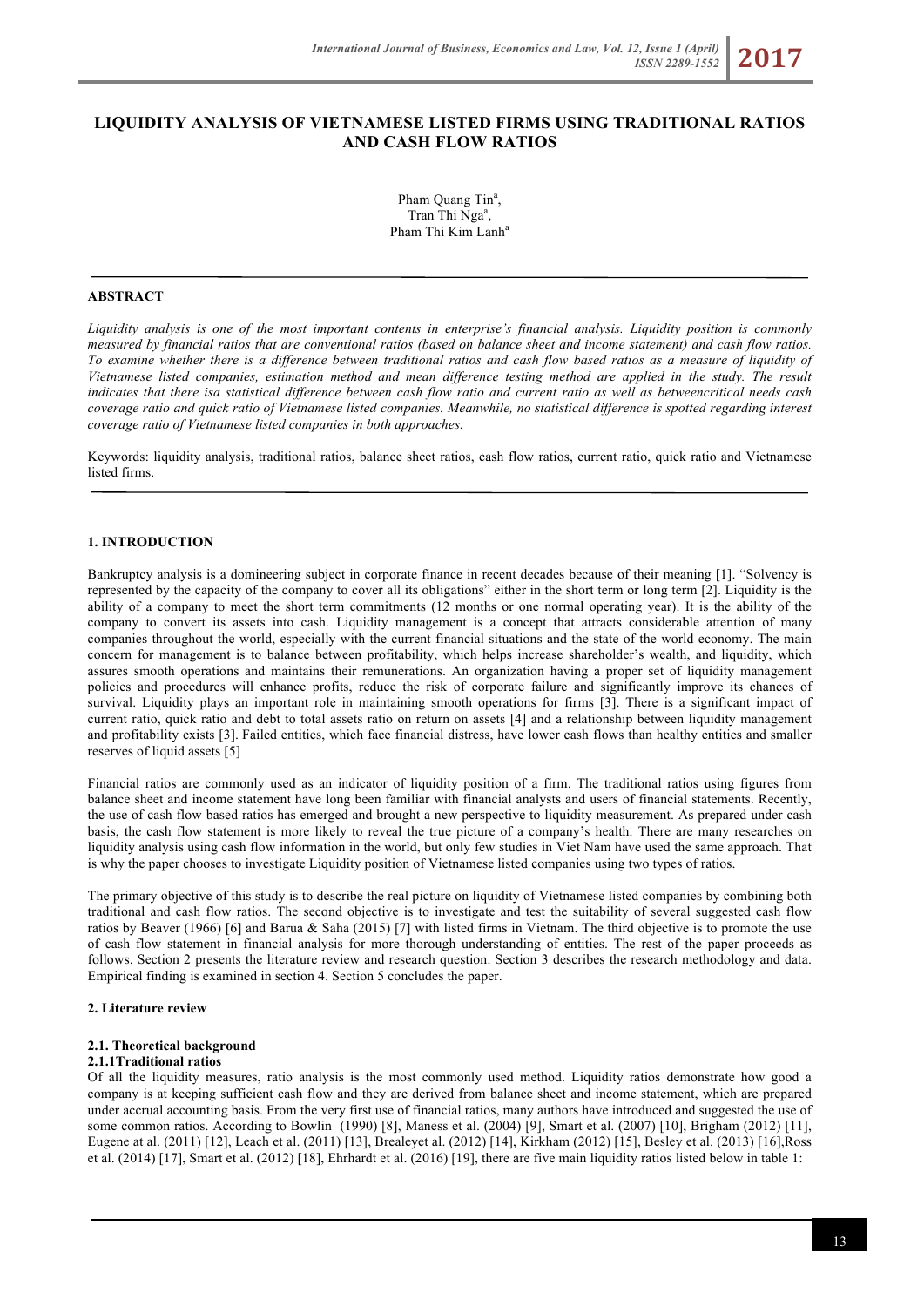### **Table 1: Traditional ratios for liquidity analysis**

|                                                                                                                | Ratio                                                                                                                                          | Formula                                                                                                                |  |  |  |  |
|----------------------------------------------------------------------------------------------------------------|------------------------------------------------------------------------------------------------------------------------------------------------|------------------------------------------------------------------------------------------------------------------------|--|--|--|--|
| 1.                                                                                                             | Current ratio                                                                                                                                  | Current assets<br>Total current liabilities                                                                            |  |  |  |  |
|                                                                                                                |                                                                                                                                                | Definition: Measuring the ability to pay short-term obligations by total current assets. This should be at least 1.    |  |  |  |  |
| Current assets $-$ Inventory $-$ Other short $-$ term assets<br>2.<br>Quick ratio<br>Total current liabilities |                                                                                                                                                |                                                                                                                        |  |  |  |  |
|                                                                                                                |                                                                                                                                                | Definition: Inventories and other short-term assets are considered to be the least liquid and need the longest time to |  |  |  |  |
|                                                                                                                |                                                                                                                                                | be converted into cash, this ratio measures liquidity without these two types of current assets.                       |  |  |  |  |
| 3.                                                                                                             | Cash and cash equivalents<br>Cash ratio<br>Total current liabilities                                                                           |                                                                                                                        |  |  |  |  |
|                                                                                                                | Definition: Cash ratio only accounts for the most liquid assets, cash and cash equivalents, which can be converted to cash<br>with great ease. |                                                                                                                        |  |  |  |  |
| $\overline{4}$ .                                                                                               | Interest coverage ratio                                                                                                                        | Operating income $+$ Interest<br>Interest                                                                              |  |  |  |  |
|                                                                                                                | Definition: This ratio shows the firm's ability to pay interest with its operating income before interest.                                     |                                                                                                                        |  |  |  |  |

As you may have noticed, the denominator - total current liabilities is the same for the first three ratios but the nominators get smaller from current to cash ratio as the liquidity level of the assets used for paying abilities increases. These ratios tell us how much the firm's assets can ensure the firm's ability to pay short-term obligations. It depends on the users' purposes to choose the suitable ratios. In the viewpoint of short-term creditors, the higher those ratios are the better whereas it indicates less efficient use of assets under the firm's perspective. In essence, the analysis is based on the ratios which indicate the ability of firms to pay for its liabilities[15]

# **2.1.2. Cash flow statement and cash flow ratios**

Along with conventional ratios, cash flow based ratios are getting more and more popular to financial analysts, managers and other users of financial information. Gradually, they are believed to reflect a better picture of a firm's heath, especially liquidity position. Cash flow statement (CFS) reflects changes in cash and cash equivalents during a period. Cash and cash equivalents comprise of cash on hand and demand deposits, together with "short-term, highly liquid investments that are readily convertible to a known amount of cash and which are subject to an insignificant risk of changes in value" [20]. Since CFS provides information on cash inflows and outflows of a business within a given period of time, it becomes an essential tool in measuring liquidity [9].In fact, CFS is used in financial analysis of a firm with regards to solvency, liquidity, productivity, efficiency and sufficiency [21]. Cash flow ratios as a liquidity measure is brought about and used by many researchers like Beaver (1966) [6], Kirkham (2012) [15], Atieh (2014) [22] and Barua (2015) [7]. The listed ratios below are the most common cash ratios to measure liquidity:

### **Table 2: Cash flow ratios for liquidity analysis**

|                                                                                                                                                                                                                                                                                                                                                             | Ratio                                                                                                                                                                                                  | Formula                                                                                                                      |  |  |  |
|-------------------------------------------------------------------------------------------------------------------------------------------------------------------------------------------------------------------------------------------------------------------------------------------------------------------------------------------------------------|--------------------------------------------------------------------------------------------------------------------------------------------------------------------------------------------------------|------------------------------------------------------------------------------------------------------------------------------|--|--|--|
| 1.                                                                                                                                                                                                                                                                                                                                                          | Cash flow ratio                                                                                                                                                                                        | <b>CFO</b><br>Total current liabilities                                                                                      |  |  |  |
| Definition: This measure tells us how the firm can manage to pay its liabilities from the support of earnings from its main<br>activities. Of the firms with equal amount of average current liabilities, we would be more likely to invest in the one with<br>higher cash flow ratio. This ratio should be at least 0.4, as suggested by Ryu and Jang [23] |                                                                                                                                                                                                        |                                                                                                                              |  |  |  |
| 2.                                                                                                                                                                                                                                                                                                                                                          | Critical needs cash coverage                                                                                                                                                                           | $CFO + Interest$ paid<br>Total current liabilities + Interest                                                                |  |  |  |
|                                                                                                                                                                                                                                                                                                                                                             |                                                                                                                                                                                                        | Definition: This ratio measures the company's ability to meet its obligations and pay interest. The higher it is the better. |  |  |  |
| 3.                                                                                                                                                                                                                                                                                                                                                          | Cash interest coverage                                                                                                                                                                                 | $CFO + Interest$ expenses<br>Interest expenses                                                                               |  |  |  |
|                                                                                                                                                                                                                                                                                                                                                             | Definition: This ratio measures the company's ability to meet interest payments on its entire debt load. Any company with<br>a cash interest coverage less than 1 bears the risk of potential default. |                                                                                                                              |  |  |  |

### **2. Previous studies**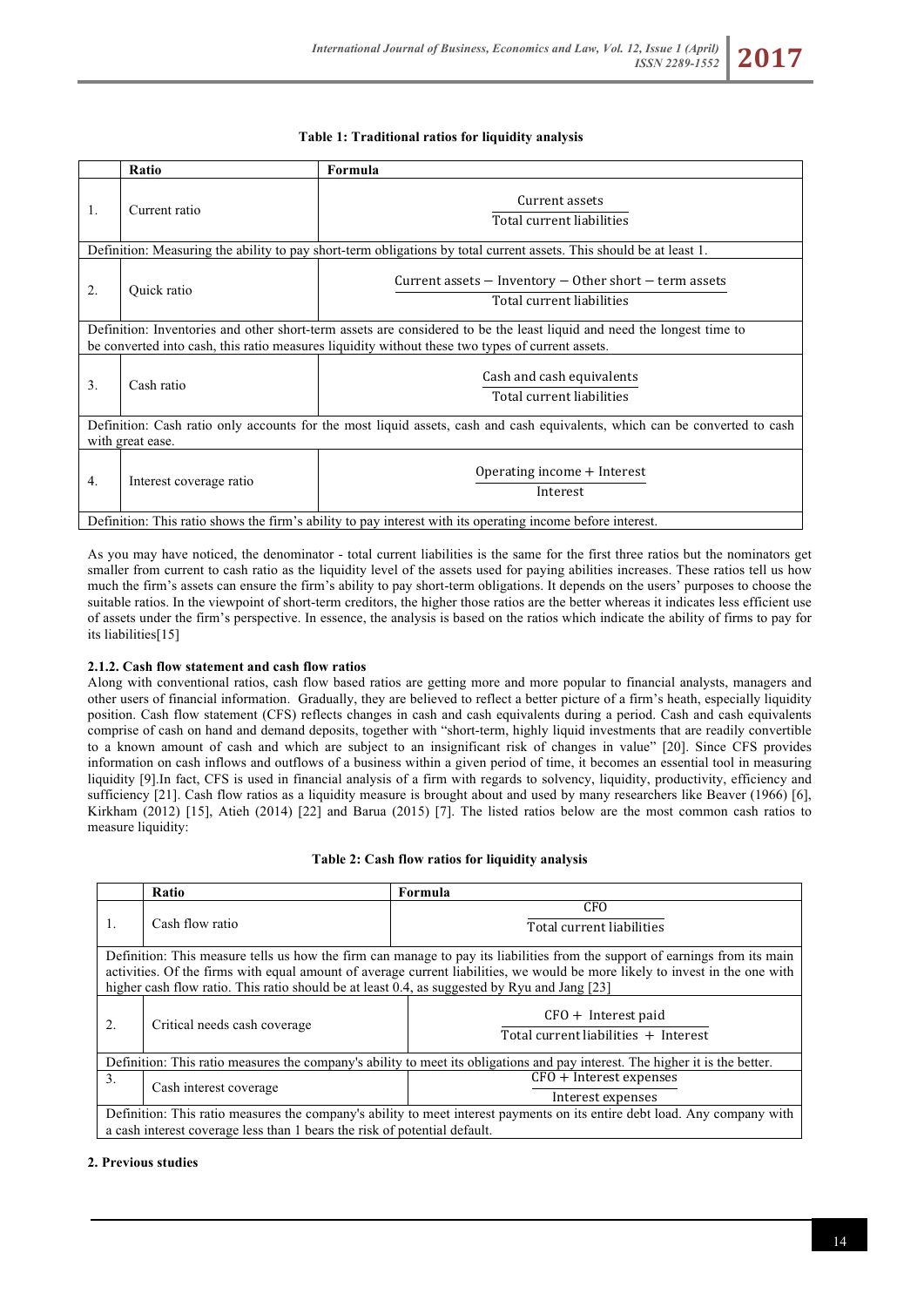Liquidity analysis is still a prominent topic in financial analysis among academic researchers who use conventional approach and/or use of cash flow ratios. The empirical result is listed below in chronological order to provide readers with the development of liquidity measurement over the years.

The research entitled "Traditional Versus Operating Cash Flow in Failure Prediction" was carried out by Laitinen in 1994 using data from 40 failed and 40 similar non-failed firms during five years before the failure. The analysis showed that, in general, accrual basic ratios may be a more stable and reliable predictor of failure than operating cash flow [24].The research of Kirkham (2012) for the Telecommunications sector in Australia involved the comparison between the traditional ratios and cash flow ratios of 25 companies in the telecommunication sector in the period from 2007 to 2011 [15]. The ratios examined were current ratio, quick ratio, interest coverage ratio, cash flow ratio, critical needs cash coverage ratio and cash interest coverage ratio. The study revealed conflicts between traditional liquidity ratios and cash flow ratios. Incorrect decision regarding liquidity could be made if users depended solely on traditional ratios. In certain instances, a company was deemed to be liquid though it was facing cash flow problems or a company was considered illiquid when in fact it had sufficient cash flow resources. The research entitled "Liquidity management of Indian cement companies – A comparative study" showed that the traditional liquidity ratios are less than the suggested value of 1.5 and indicated that companies should maintain the percentage of inventories to current assets as low as possible [25]. The research of Atieh (2014) about the Pharmaceutical Sector in Jordan works on the comparison between traditional ratios and cash flow ratios of the seven big companies of the pharmaceutical industry in Jordan over a six-year period (2007-2012) [22]. The paper has showed some traditional ratios conducted from values in balance sheet were distinct from cash flow ratios drawn upon statement of cash flows (for example results between current ratio and cash flow ratio), but no material difference was found between interest coverage ratio and cash interest coverage ratio. A conclusion on the liquidity of the company based solely on traditional ratios could lead to incorrect decisions. As a result, the author suggested analysis based on traditional ratios to be compared with cash flow ratios before reaching any conclusion regarding financial liquidity position. Kajananthan &Velnampy investigated 2 firms in communication sector in Sri Lanka and revealed that their cash flow ratios showed better liquidity position as compared to conventional ones [26]. In the same year, Eyisi & Okpe carrying out a research entitled "The impact of cash flow ratio on corporate governance" which also supported the use of cash flow ratios (as a better tool of measuring liquidity) along with traditional ratios to help making more appropriate decisions. [27]

Barua et al. (2015) also support the use of cash flow ratios as an indicator of liquidity in their paper "Traditional Ratios vs . Cash Flow based Ratios : Which One is Better Performance Indicator ?" [7]. This study worked on non-manufacturing companies enlisted in Dhaka Stock Exchange before the year of 2000 with the aim of investigating the abilities of cash flow ratios in revealing the actual state of the company by calculating the difference between the two approaches of liquidity measurement.

 $\text{Difference } (\%) = \frac{\text{Traditional Ratio Value}-\text{Cash flow based ratio value}}{}$ Traditional Ratio Value

The findings showed that liquidity position of investigated firms was overestimated. In particular, current ratio was manipulated, as compared to cash flow ratio, by more than 78%, while quick ratio is overestimated by more than 50% as compared to critical needs coverage ratio. The authors recommended the use of traditional ratio in conjunction with cash flow based ratio to get a better indication of the financial health of an entity. The research of McGowan, Billah & Jakob named "Liquidity Analysis of selected public-listed companies in Malaysia performed" in the same year also proved significant statistical differences between the two types of ratios and suggested the use of both for a better decision-making process [28]. The study of Yeo (2016) entitled "Solvency and Liquidity in Shipping Companies" explored the financial structure of top 130 shipping firms provided by the Factiva database during the period between 2009 and 2013 [29]. The paper found that these shipping companies had a comfortable liquidity position with the overall current ratio of 2. Also, they proved there is a negative association between asset liquidity and leverage of those firms.

In Vietnam, there have been some authors attributing their researches to evaluating enterprises' liquidity position. The research of Pham et al. (2011) working on the capital structure and liquidity position of state-owned enterprises showed that average current ratios of those companies, which equals 1.84, is at an acceptable level [30]. However, the author used the traditional ratios and none of cash flow based ratios. Up to now, very few studies in Vietnam have applied both traditional and cash flow based ratios though many international studies have given evidence on the usefulness of cash flow statements as well as financial ratios derived from it. Researchers on this field have showed the preference for the use of cash flow based ratios in measuring liquidity [7] [15] [22]. Given that liquidity measure for listed companies in Vietnam has been solely based on the conventional approach, there is no basic to compare the use of liquidity measure for both methods. Furthermore, liquidity should be considered in particular areas and countries together with current economic conditions. The authors try to find out the usefulness of cash flow ratios in supporting better decisions for users of financial reporting in the case of Vietnam. The paper addresses this gap by exploring liquidity analysis of Vietnamese listed firms using traditional ratios and cash flow ratios and draw a conclusion on which is a better indication of liquidity of Vietnamese listed companies.

### **3. Research hypothesis, research method and research data**

### **3.1. Research hypothesis**

In order to answer the research question: "Is there any difference between traditional ratios and cash flow based ratios as a measure of liquidity of Vietnamese listed companies?" this study is carried out to test the general hypothesis:

H0: There are statistical differences between traditional and cash flow ratios as a measure of liquidity of Vietnamese listed companies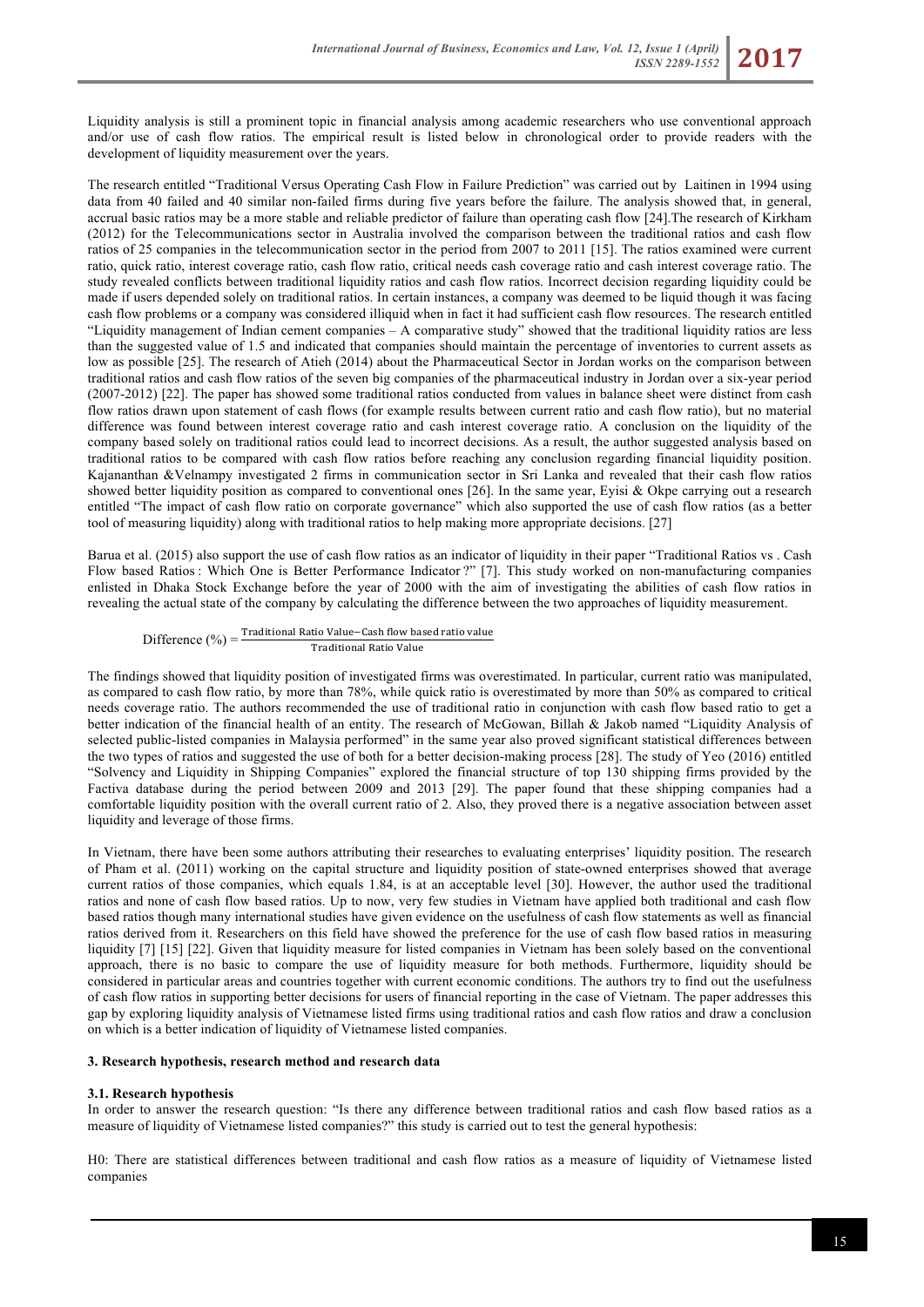For the purpose of evaluating liquidity of those companies in details, H0 is divided into the following specific hypotheses:

H01: There is a statistical difference between cash flow ratio and current ratio of Vietnamese listed companies (cash flow ratio and current ratioformulas in appendix 1)

H02: There is a statistical difference between critical needs cash coverage ratio and quick ratio of Vietnamese listed companies (critical needs cash coverage ratio and quick ratio formulas in appendix 1)

H03: There is a statistical difference between cash interest coverage ratio and interest coverage ratio of Vietnamese listed companies (cash interest coverage ratio and interest coverage ratio formulas in appendix 1)

#### **3.2. Research method and research data**

 $\mathcal{L}(\mathcal{L})$ 

#### **3.2.1 Research method:**

The paper uses descriptive statistics to show differences between the conventional and cash flow based ratios as measures of liquidity of listed firms in Vietnam

Paired Samples Test is applied to make the foundation of acceptance or rejection for the research hypothesis (H01, H02, and H03). The testing value is calculated by the following formula (1.01).

$$
T = \frac{d}{S_D} \sqrt{n}
$$
 (1.01)  

$$
\bar{d} = \frac{\sum_{i=1}^{n} d_i}{n};
$$
 
$$
S_D = \sqrt{\frac{\sum_{i=1}^{n} (d_i - \bar{d})^2}{n-1}}
$$

di: the different value of each pair observation n: total observation

T value will be compared with the value of Student distribution to make conclusion about acceptance or rejection the research hypothesis.

In addition, to analyze the difference of selected ratios that used to reflect the liquidity of Vietnamese listed firms, the study employs Paired Differences testing. The different value is measured by the below formula (1.02).

$$
\Delta = \bar{d} \pm t_{(n-1)}^{\alpha/2} \frac{S_D}{\sqrt{n}} \tag{1.02}
$$

#### **3.2.2. Data collection:**

Data used is panel data of 254 Vietnamese listed firms during the 5-year period 2011-2015 obtained from Ho Chi Minh Stock Exchange database. There are totally 1,270 observations of 10 industries with Industrials accounting for the highest proportion, 28.7% and Information Technology the least proportion, only 2.4% (table 3). In short, data size and data structure satisfy the requirements of methods used in this study (appendix 2).

**Table 3: The industry sector structure of listed firms in the research (from 2011 to 2015)**

| <b>Industry sectors</b> | Frequency | Percent $(\% )$ |  |
|-------------------------|-----------|-----------------|--|
| Financial               | 55        | 4.3             |  |
| <b>Consumer Staples</b> | 155       | 12.2            |  |
| Consumer Discretionary  | 150       | 11.8            |  |
| Materials               | 205       | 16.1            |  |
| <b>Health Care</b>      | 45        | 3.5             |  |
| <b>Real Estate</b>      | 155       | 12.2            |  |
| <b>Utilities</b>        | 65        | 5.1             |  |
| Industrials             | 365       | 28.7            |  |
| Information Technology  | 30        | 2.4             |  |
| Energy                  | 45        | 3.5             |  |
| Total                   | 1,270     | 100.0           |  |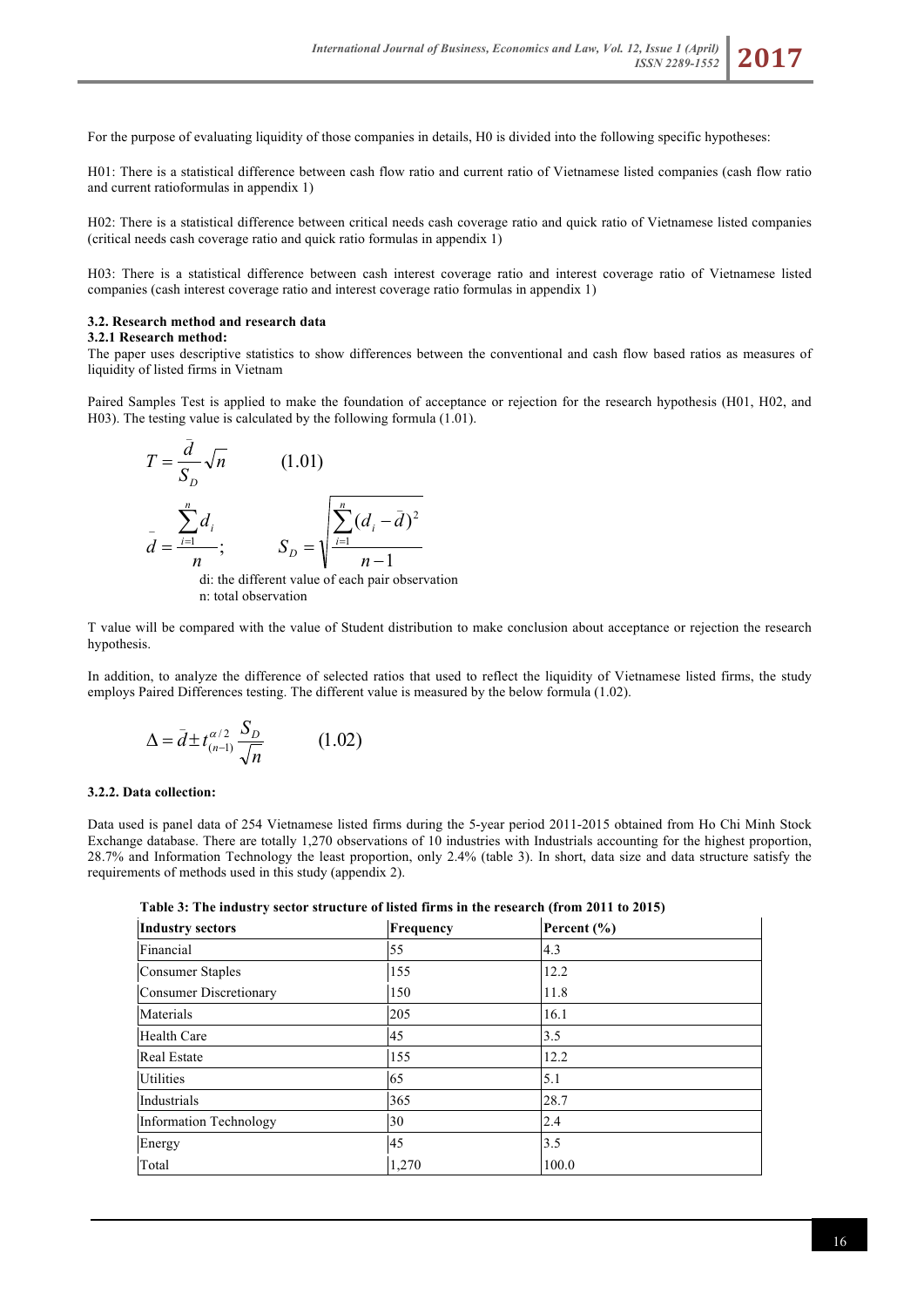# **4. Empirical results**

# **4.1. Descriptive statistics results**

| Table 4: Liquidity measure of Vietnamese listed firms based on traditional ratios in the years 2011 - 2015 |  |  |  |
|------------------------------------------------------------------------------------------------------------|--|--|--|
|                                                                                                            |  |  |  |

| Year                    | 2011   | 2012    | 2013   | 2014   | 2015   |
|-------------------------|--------|---------|--------|--------|--------|
| Current ratio           | 2.13   | 2.1846  | 3.02   | 2.36   | 3.11   |
| Quick ratio             | 1.37   | 1.4204  | 2.13   | 1.50   | 2.36   |
| Cash ratio              | 0.47   | 0.5151  | 0.54   | 0.54   | 0.59   |
| Interest coverage ratio | 363.60 | 66.5011 | 473.90 | 133.28 | 393.86 |



Figure 1: Liquidity measures of Vietnamese listed firms based on traditional ratios between 2011 and 2015

Table 4 (detail in appendix 3) and figure 1 show values of current ratio and quick ratio of Vietnamese listed firms fluctuated from 2011 to 2015 while cash ratio was increasing except a light fall in the year 2014. In the five selected years, 2015appears to be the best year for measuring liquidity of Vietnamese listed firms. Current ratio ranges from 2.13to 3.11, higher than the proposed value of 2 by Maness &Zietlow (2004) [9] and Lasher (2008) [31]. It means on average current assets of these companies are more than twice as high as their current liabilities. Quick ratio stays between 1.37 and 2.36 and cash ratio receives values from 0.47 to 0.59. Through the years, ratios alter but they have highest values in 2013 and 2015.

| Year                         | 2011   | 2012  | 2013   | 2014   | 2015   |
|------------------------------|--------|-------|--------|--------|--------|
|                              |        |       |        |        |        |
| Cash flow ratio              | 10.27  | 0.34  | 0.48   | 0.43   | 0.29   |
| Critical needs ratio         | 0.24   | 0.30  | 0.26   | 0.35   | 0.21   |
| Cash interest coverage ratio | 269.44 | 26.19 | 393.80 | 364.57 | 208.60 |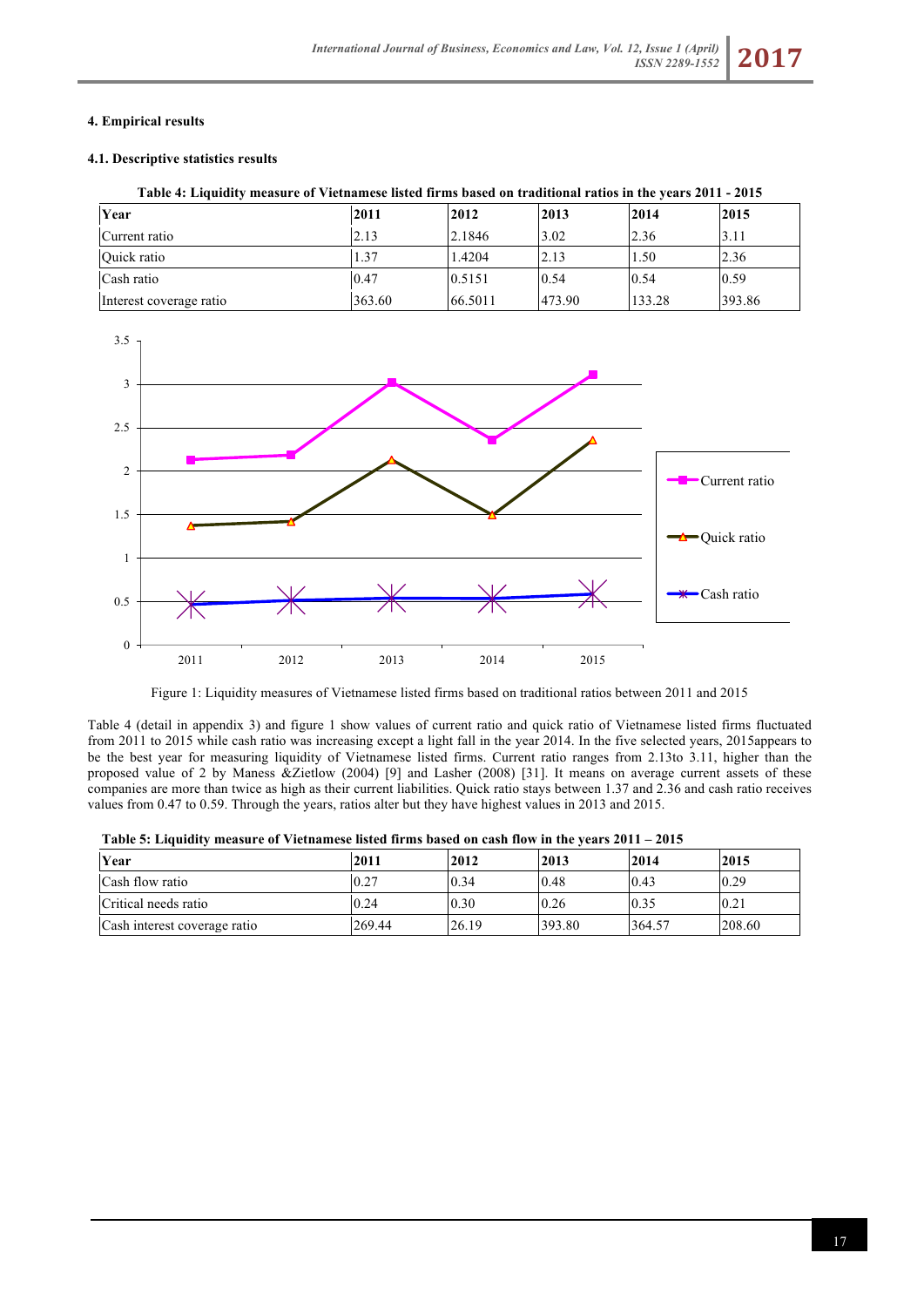

Figure 2: Liquidity measure of Vietnamese listed firms based on cash flow in the years 2011 – 2015

Cash flow based ratios on liquidity are showed in table 5(as detail in appendix 4) and demonstrated in figure 2. Cash flow ratio ranges from 0.27 to 0.48. Critical needs ratio is between 0.21 and 0.35. As compared to traditional current and quick ratios, they show weaker liquidity positions of the selected companies. The finding is similar to the results of Atieh (2014) and Barua & Saha (2015). Atieh (2014) shows the differences between traditional and cash flow ratios (current ratio- cash ratio; quick ratio-critical needs ratio) with the higher value being traditional ones [22]. In the study of Barua & Saha (2015), current and quick ratios are also found to be overestimated by more than 78% when comparing against cash ratio and critical needs ratio [7].



Figure 3: Traditional and cash flow based interest coverage ratios

As indicated in tables4, 5 and figure 3, the values of interest coverage ratios under two approaches are far different. Traditional interest coverage ratio is higher than cash interest coverage ratio except in 2014. The ratios have lowest value in 2012 at 66.50 and 26.19 for traditional and cash based ratios, respectively. 2013 is deemed to be the comfortable year for chosen firms in terms of interest payment. Income from operation activities is 473.89 times higher than interest expense and net cash flow from operating activities is 393.8 times higher than interest expense in this year.

#### **4.2. Mean differences analysis between traditional ratios and cash flow based ratios**

|                                    | <b>Traditional ratios</b> |        | <b>Cash flow based ratios</b> |        |  |
|------------------------------------|---------------------------|--------|-------------------------------|--------|--|
| Liquidity                          |                           | Mean   |                               | Mean   |  |
| Current ratio & Cash ratio         | 1270                      | 2.56   | 1268                          | 0.36   |  |
| Quick ratio & Critical needs ratio | 1270                      | 1.75   | 1268                          | 0.27   |  |
| Interest coverage ratios           | 270                       | 286.57 | 1185                          | 252.86 |  |

#### **Table 6: Mean differences between traditional ratios and cash flow based ratios**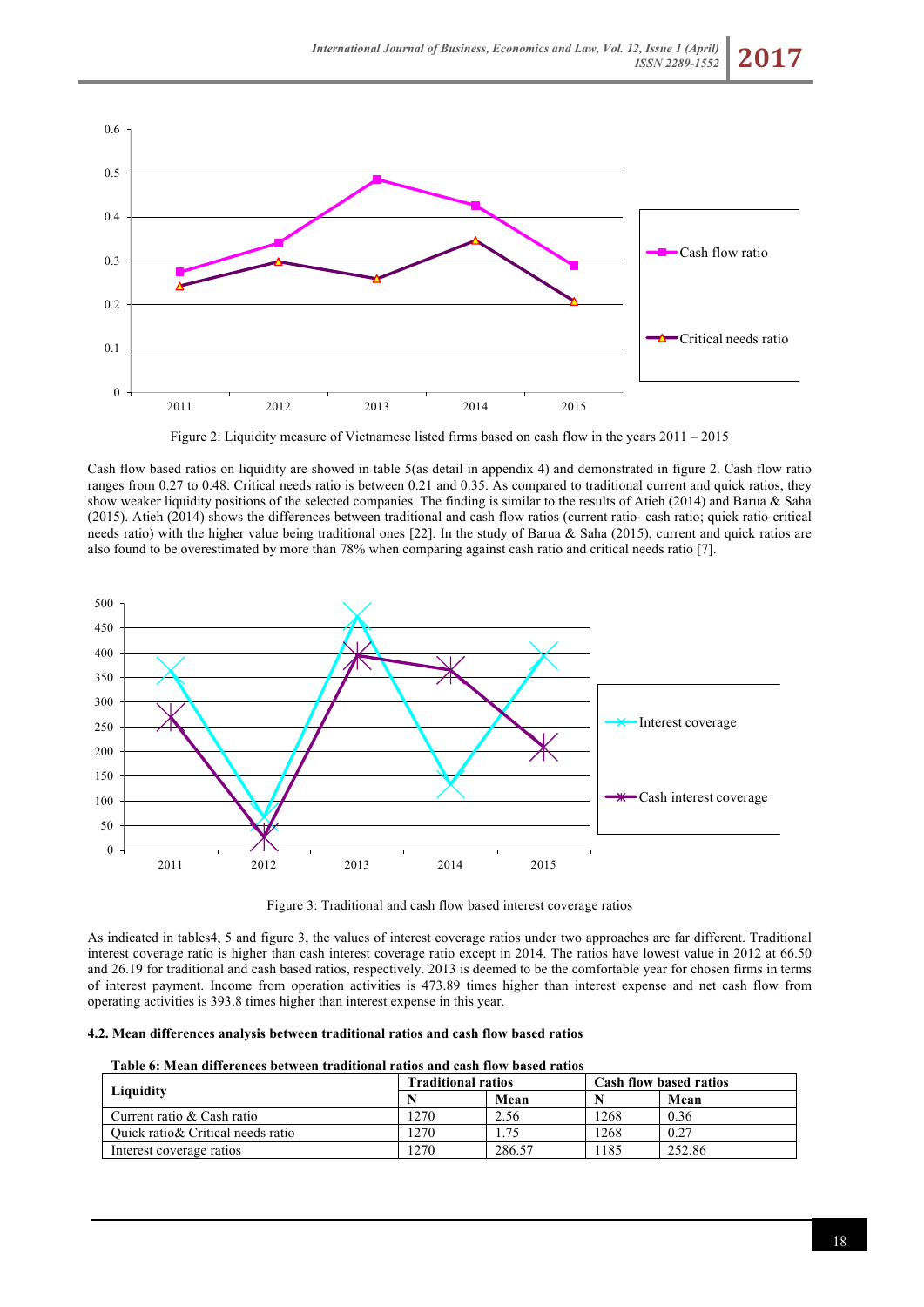There are some differences between two ways of evaluating liquidity of the firms. As for current, quick ratios and interest coverage ability, traditional ratios show favorable results in comparison with cash flow based ratios. Generally, traditional ratios reflect more favorable liquidity position of Vietnamese listed firms over selected years.

| <b>Liquidity measure</b> |                                                             | <b>Differences</b> |                                              |              |        |     |
|--------------------------|-------------------------------------------------------------|--------------------|----------------------------------------------|--------------|--------|-----|
|                          |                                                             | Mean               | 95% Confidence Interval<br>of the Difference |              |        | Sig |
|                          |                                                             |                    | Lower                                        | <b>Upper</b> |        |     |
| Pair 1                   | Current ratio $-$ Cash ratio                                | 2.20051            | 1.81827                                      | 2.58276      | 11.294 | *** |
| Pair 2                   | Ouick ratio – Critical needs ratio                          | 1.48578            | 1.09096                                      | 1.88061      | 7.383  | *** |
| Pair 3                   | Interest coverage ratio $-$ Cash interest<br>coverage ratio | 34.18936           | $-74.24521$                                  | 142.62393    | .619   |     |

**Table 7: T-test results on traditional ratios and cash flow based ratios**

\*\*\*; \*\*; \* significance levels at  $1\%$ ;  $5\%$ ;  $10\%$ 

Table 7 (as detailed in appendix 5) shows us the T-test results on differences between the traditional and cash flow based ratios as a measure of liquidity. At the significance level of 1%, there are 2 tests showing the differences between the two kinds of ratios. For pair 3, given the sig. values of 0.536, respectively being higher than 0.05, we reject H03. This means there is no difference in the value of interest coverage ratios calculated by the two approaches. For pair 1 and pair 2, sig. value is 0.000 < 0.05, so H01 and H02 are accepted. In other words, there are statistical differences between current ratio and cash ratio as well as between quick ratio and critical needs ratio. With 95% confidence interval, the difference shows that mean current ratio is higher than mean cash ratio by 2.20051, with the lowest difference being 1.81827 and highest difference being 2.58276. Quick ratio is generally 1.48578 higher than critical needs ratio, with the lowest difference of 1.09096 and highest difference of 1.88061.The findings show similar results to study of Atieh (2014) [22] and Barua & Saha (2015) [7] for supporting the use of cash ratio and critical needs ratio as another approach for current and quick ratios.

### **5. Conclusion:**

Liquidity analysis is a basic financial analysis of external users when they want to know about the company's ability to continue its business in the future. Whenever the company has difficulties in meeting its short-term obligations, it is in the risk of insolvency. The under-emphasis of liquidity analysis role can lead to serious mishaps for firms like losing business partners or opportunities for long-term development [32]. The research result proves that liquidity measured by current ratio of Vietnamese listed firms from 2011 to 2015 is quite good, being higher than the suggested value of 2. In addition, the traditional ratios represent a stronger liquidity position for these firms in comparison with that based on cash flow based ratios. Although the differencein debt coverage ratio and interest coverage ratio of Vietnamese listed companies in two approaches cannot be found, the statistical difference between cash flow ratio and current ratio as well as between critical needs cash coverage ratio and quick ratio are proved to exist. The mean difference between values of these two paired ratios encourages the use of cash flow based ratios in liquidity analysis. As Corina has argued (2013), a firm only faces bankruptcy when it loses the ability of payment, not when it is unlikely to make profit [33]. Managers should consider the pros and cons of having relaxed availability of cash and liquid assets to support short-term obligations. Managerial decisions on liquidity based solely on conventional ratios can be risky, thus both types of ratio should be taken into account in the decision making process. To creditors, it is extremely important that they can collect debts, so we suggest them to be prudent by paying more attention to the use of cash flow based ratios over traditional ones.

In this paper, we implicitly consider perfect substitutions of conventional ratios with modern ratios while in fact, it is not the case. The limitation of the paper is the small number of surveyed companies. If the research can extend the number of observed firms, the finding will be more objective.

### **Appendix 1: Formulas used**

| <b>Traditional ratios</b>                                                                         | <b>Cash flow ratios</b>                                                                                                  |
|---------------------------------------------------------------------------------------------------|--------------------------------------------------------------------------------------------------------------------------|
| Current assets<br>Current ratio $=$<br>Total current liabilities                                  | Cash flow ratio $=\frac{Cash from operations}{Total current liabilities}$                                                |
| Current assets-Inventories-Other current assets<br>Quick ratio $=$ =<br>Total current liabilities | Critical<br>needs<br>coverage<br>Cash form operations+Interest paid<br>Total current liabilities+Interest paid+Dividends |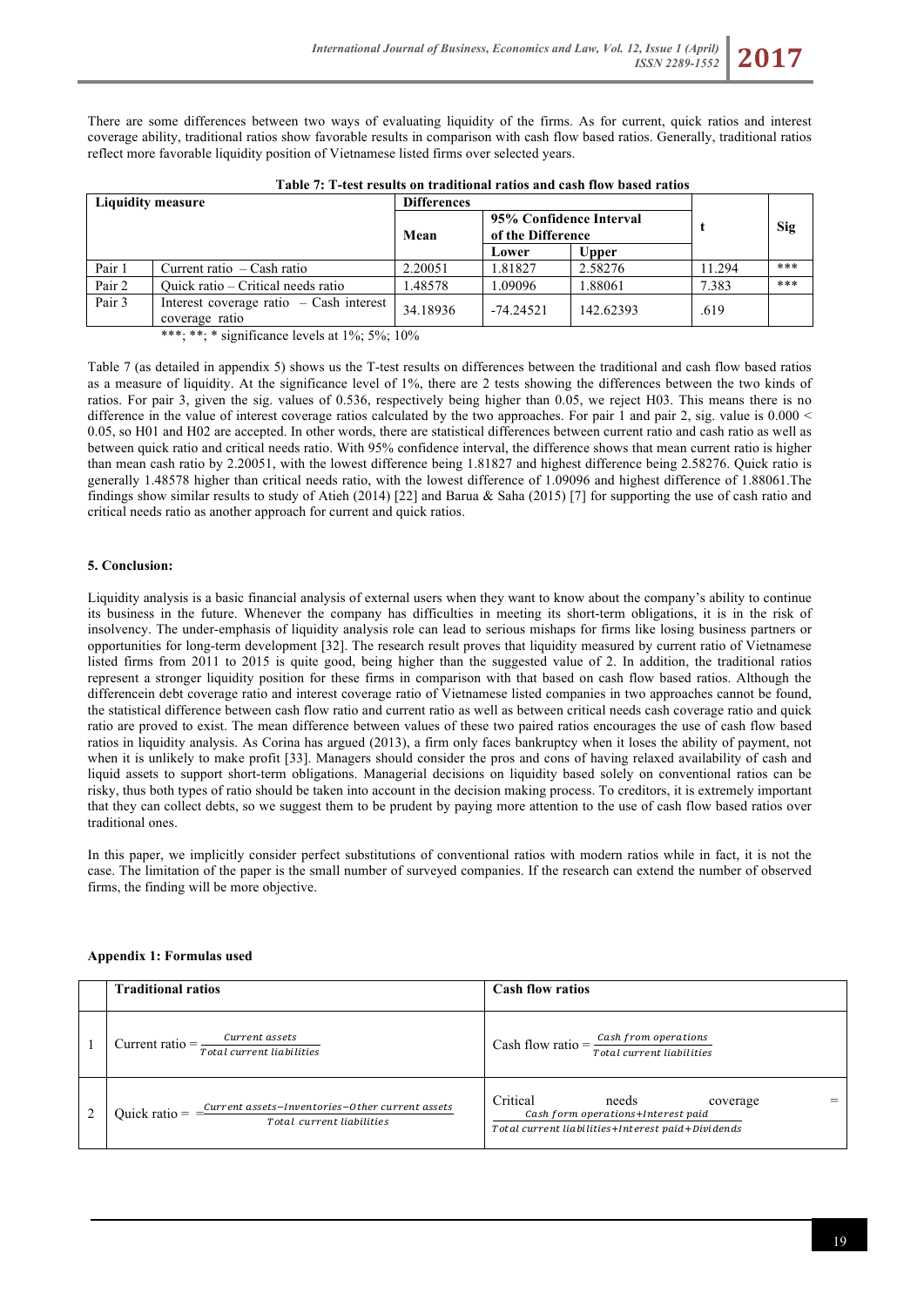

|                | Cash ratio $=$<br>Cash and cash equivalents<br>Total current liabilities                  |            |                                                                                               |       |  |
|----------------|-------------------------------------------------------------------------------------------|------------|-----------------------------------------------------------------------------------------------|-------|--|
| $\overline{4}$ | Interest<br>coverage<br>Earnings from operations+Financial expenses<br>Financial expenses | ratio<br>= | interest<br>Cash<br>coverage<br>Cash from operations+Financial expenses<br>Financial expenses | ratio |  |

# **Appendix 2:**

Industry sector

|       |                               | Frequency | Percent | Valid Percent | Cumulative<br>Percent |
|-------|-------------------------------|-----------|---------|---------------|-----------------------|
| Valid | Financial                     | 55        | 4.3     | 4.3           | 4.3                   |
|       | <b>Consumer Staples</b>       | 155       | 12.2    | 12.2          | 16.5                  |
|       | <b>Consumer Discretionary</b> | 150       | 11.8    | 11.8          | 28.3                  |
|       | Materials                     | 205       | 16.1    | 16.1          | 44.5                  |
|       | <b>Health Care</b>            | 45        | 3.5     | 3.5           | 48.0                  |
|       | <b>Real Estate</b>            | 155       | 12.2    | 12.2          | 60.2                  |
|       | <b>Utilities</b>              | 65        | 5.1     | 5.1           | 65.4                  |
|       | Industrials                   | 365       | 28.7    | 28.7          | 94.1                  |
|       | <b>Information Technology</b> | 30        | 2.4     | 2.4           | 96.5                  |
|       | Energy                        | 45        | 3.5     | 3.5           | 100.0                 |
|       | Total                         | 1270      | 100.0   | 100.0         |                       |

# **Appendix 3:**

# **Descriptive**

|                           |       |      |          |                           |           | 95%<br>Confidence<br>Interval for Mean |                |            |          |
|---------------------------|-------|------|----------|---------------------------|-----------|----------------------------------------|----------------|------------|----------|
|                           |       | N    | Mean     | Std. Deviation Std. Error |           | Lower<br>Bound                         | Upper<br>Bound | Minimum    | Maximum  |
| Current ratio             | 2011  | 254  | 2.1306   | 1.72610                   | 10831     | 1.9173                                 | 2.3439         | .22        | 15.71    |
|                           | 2012  | 254  | 2.1846   | 2.14332                   | 13448     | 1.9198                                 | 2.4495         | .14        | 21.68    |
|                           | 2013  | 254  | 3.0226   | 14.39527                  | .90324    | 1.2437                                 | 4.8014         | .31        | 229.78   |
|                           | 2014  | 254  | 2.3601   | 2.37058                   | 14874     | 2.0671                                 | 2.6530         | .35        | 23.26    |
|                           | 2015  | 254  | 3.1094   | 9.52686                   | .59777    | 1.9322                                 | 4.2867         | .40        | 145.10   |
|                           | Total | 1270 | 2.5615   | 7.88770                   | .22133    | 2.1272                                 | 2.9957         | .14        | 229.78   |
| <b>Ouick</b> ratio        | 2011  | 254  | 1.3728   | 1.46637                   | .09201    | 1.1916                                 | 1.5540         | .08        | 11.33    |
|                           | 2012  | 254  | 1.4204   | 1.96291                   | 12316     | 1.1778                                 | 1.6630         | .09        | 18.71    |
|                           | 2013  | 254  | 2.1302   | 12.48964                  | .78367    | .5868                                  | 3.6735         | $-14$      | 198.72   |
|                           | 2014  | 254  | 1.4954   | 1.90390                   | 11946     | 1.2602                                 | 1.7307         | .11        | 16.98    |
|                           | 2015  | 254  | 2.3559   | 9.43673                   | 59211     | 1.1898                                 | 3.5220         | .06        | 145.08   |
|                           | Total | 1270 | 1.7549   | 7.13717                   | .20027    | 1.3620                                 | 2.1478         | $-14$      | 198.72   |
| coverage 2011<br>Interest |       | 239  | 363.5976 | 3070.09564                | 1.98588E2 | -27.6171                               | 754.8122       | $-51.96$   | 38339.33 |
| ratio                     | 2012  | 238  | 66.5011  | 295.48907                 | 19.15371  | 28.7679                                | 104.2344       | $-148.56$  | 2482.15  |
|                           | 2013  | 241  | 473.8960 | 4892.00309                | 3.15122E2 | $-146.8613$                            | 1094.6534      | $-309.11$  | 74151.75 |
|                           | 2014  | 236  | 133.2779 | 1533.70817                | 99.83590  | $-63.4098$                             | 329.9656       | $-6042.83$ | 21679.87 |
|                           | 2015  | 233  | 393.8610 | 3073.76271                | 2.01369E2 | $-2.8844$                              | 790.6064       | $-125.85$  | 34030.67 |
|                           | Total | 1187 | 286.5705 | 3015.12718                | 87.51455  | 114.8699                               | 458.2711       | $-6042.83$ | 74151.75 |
| Cash ratio                | 2011  | 254  | .4650    | .82409                    | .05171    | .3632                                  | .5669          | .00        | 8.08     |
|                           | 2012  | 254  | .5151    | 1.19865                   | .07521    | 3670                                   | .6632          | .00        | 12.07    |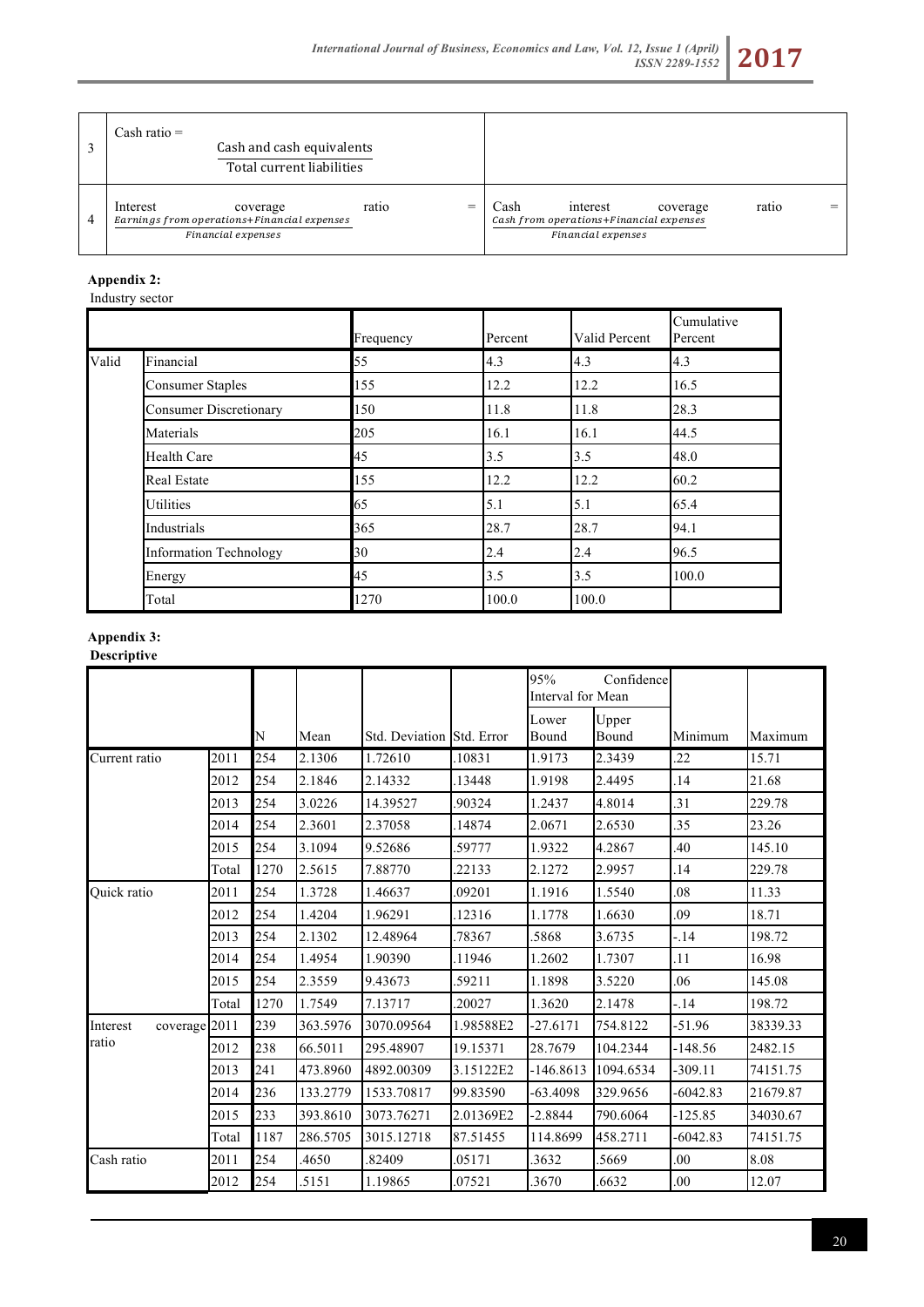

| 2013  | 254  | .5401 | 1.31427 | .08246 | 3777  | .7025 | .00 | 1.54  |
|-------|------|-------|---------|--------|-------|-------|-----|-------|
| 2014  | 254  | .5350 | .27107  | .07975 | 3779  | .6921 | .00 | 14.47 |
| 2015  | 254  | .5870 | 1.38668 | .08701 | .4157 | .7584 | .00 | 15.41 |
| Total | 1270 | .5285 | .21377  | .03406 | .4616 | .5953 | .00 | 15.41 |

# **Appendix 4:**

**Descriptive**

|                             |       |      |          |                   |            | 95% Confidence Interval<br>for Mean |                            |            |          |
|-----------------------------|-------|------|----------|-------------------|------------|-------------------------------------|----------------------------|------------|----------|
|                             |       | N    | Mean     | Std.<br>Deviation | Std. Error | Lower<br>Bound                      | <b>Upper Bound Minimum</b> |            | Maximum  |
| Cash flow ratio             | 2011  | 252  | 2739     | 89009             | .05607     | .1635                               | 3843                       | $-3.19$    | 7.37     |
|                             | 2012  | 254  | 3400     | 80433             | .05047     | .2406                               | 4394                       | $-2.77$    | 5.64     |
|                             | 2013  | 254  | 4849     | 2.86936           | 18004      | .1303                               | .8394                      | $-2.59$    | 43.77    |
|                             | 2014  | 254  | 4256     | 1.57856           | .09905     | .2305                               | 6206                       | $-1.61$    | 20.27    |
|                             | 2015  | 254  | 2885     | 94644             | .05939     | .1716                               | 4055                       | $-4.13$    | 6.02     |
|                             | Total | 1268 | 3627     | 1.61654           | .04540     | .2736                               | 4518                       | $-4.13$    | 43.77    |
| Critical<br>needs 2011      |       | 252  | 2423     | 53175             | .03350     | .1763                               | .3083                      | $-2.09$    | 4.54     |
| coverage                    | 2012  | 254  | 2978     | 52737             | .03309     | .2326                               | 3629                       | $-2.67$    | 3.20     |
|                             | 2013  | 254  | 2588     | 50682             | .03180     | .1962                               | .3214                      | $-2.25$    | 4.52     |
|                             | 2014  | 254  | 3461     | 1.38047           | .08662     | .1755                               | .5166                      | $-1.49$    | 20.27    |
|                             | 2015  | 254  | 2074     | 60984             | 03826      | .1320                               | 2827                       | $-3.35$    | 4.04     |
|                             | Total | 1268 | 2705     | 78735             | .02211     | .2271                               | 3139                       | $-3.35$    | 20.27    |
| Cash interest coverage 2011 |       | 237  | 269.4407 | 2585.76139        | 1.67963E2  | -61.4582                            | 600.3395                   | $-605.07$  | 36012.33 |
| ratio                       | 2012  | 238  | 26.1874  | 383.98346         | 24.88995   | $-22.8464$                          | 75.2212                    | $-4044.58$ | 2118.20  |
|                             | 2013  | 241  | 393.7990 | 4626.41306        | 2.98013E2  | $-193.2570$                         | 980.8550                   | $-1.02E4$  | 60113.91 |
|                             | 2014  | 236  | 364.5656 | 3731.36357        | 2.42891E2  | -113.9566                           | 843.0877                   | -4096.25   | 52310.33 |
|                             | 2015  | 233  | 208.6032 | 1548.91577        | 1.01473E2  | 8.6771                              | 408.5292                   | $-216.55$  | 17937.73 |
|                             | Total | 1185 | 252.8587 | 2991.93324        | 86.91460   | 82.3349                             | 423.3825                   | $-1.02E4$  | 60113.91 |

# **Appendix 5: Paired Samples Test**

|        |                                                       | Paired Differences |                |               |                                              |           |        |      |               |
|--------|-------------------------------------------------------|--------------------|----------------|---------------|----------------------------------------------|-----------|--------|------|---------------|
|        |                                                       |                    |                | Error<br>Std. | 95% Confidence Interval of<br>the Difference |           |        |      | Sig.<br>$(2-$ |
|        |                                                       | Mean               | Std. Deviation | Mean          | Lower                                        | Upper     |        | df   | tailed)       |
| Pair 1 | Current ratio – Cash ratio                            | 2.20051            | 6.93809        | 19484         | 1.81827                                      | 2.58276   | 11.294 | 1267 | .000          |
| Pair 2 | Quick ratio – Critical needs<br>ratio                 | 1.48578            | 7.16640        | .20125        | 1.09096                                      | 1.88061   | 7.383  | 1267 | .000          |
| Pair 3 | Interest coverage ratio<br>Cash<br>interest<br>ration | coverage 34.18936  | 1902.54379     | 55.26822      | $-74.24521$                                  | 142.62393 | .619   | 1184 | .536          |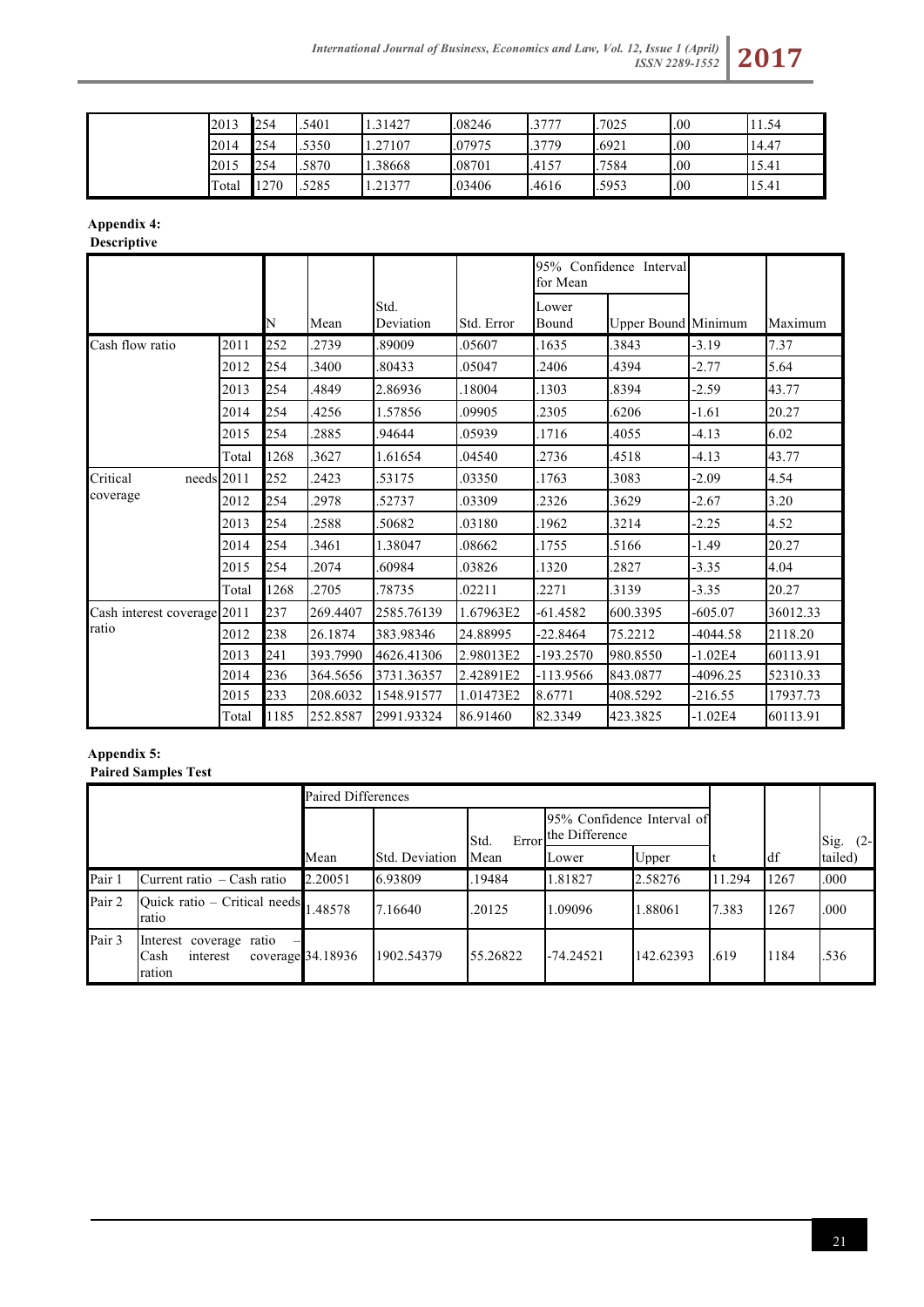#### **References**

- Purnanandam, A. (2008). Financial distress and corporate risk management: Theory and evidence. *Journal of Financial Economics*, *87*(3), 706-739.
- Doina, P., & Mircea, M. (2008). Analysis of a company's liquidity based on its financial statements. *Annals of the University of Oradea, Economic Science Series*, *17*(3), 1366-1371.
- Owolabi, S. A., & Obida, S. S. (2012). Liquidity management and corporate profitability: Case study of selected manufacturing companies listed on the Nigerian stock exchange. *Business Management Dynamics*, *2*(2), 10-25.
- Nyabwanga, R. N., Ojera, P., Simeyo, O., & Nyanyuki, N. F. (2013). An empirical analysis of the liquidity, solvency and financial health of small and medium sized enterprises in kisii municipality, Kenya.
- Jooste, L. (2007). An evaluation of the usefulness of cash flow ratios to predict financial distress. *ActaCommercii*, *7*(1), 1-13.
- Beaver, W. H. (1966). Financial Ratios As Predictors of Failure. *Journal of Accounting Research*, *4*(1966), 71–111. https://doi.org/10.2307/2490173
- Barua, S., & Saha, A. K. (2015). Traditional Ratios vs. Cash Flow based Ratios: Which One is Better Performance Indicator? *Advances in Economics and Business*, *3*(6), 232–251. https://doi.org/10.13189/aeb.2015.030605
- Bowlin, O. D. (1990). Guide to financial analysis. McGraw-Hill College.
- Maness, T. S., & Zietlow, J. T. (2004). Short-term financial management. South-Western Educational Publishing.
- Smart, S. B., & Graham, J. R. (2012). *Introduction to financial management*. South-Western Cengage Learning.
- Brigham, E. F., & Houston, J. F. (2012). Fundamentals of financial management. Cengage Learning.
- Eugene, F. B., Joel, F. H., Chiang, Y. M., Lee, H. S., Noordin, A., & Ariffin, B. (2011). Core concepts of financial management. Cengage Learning Asia.
- Leach, J. C., & Melicher, R. W. (2011). *Entrepreneurial finance*. Cengage Learning.
- Brealey, R. A., Myers, S. C., Allen, F., & Mohanty, P. (2012). Principles of corporate finance. Tata McGraw-Hill Education.
- Kirkham, R. (2012). Liquidity Analysis Using Cash Flow Ratios and Traditional Ratios: The Telecommunications Sector in Australia. *Journal of New Business Ideas & Trends*, *10*(1), 1–13. Retrieved from http://liverpool.idm.oclc.org/login?url=http://search.ebscohost.com/login.aspx?direct=true&db=bth&AN=78172370&s ite=eds-live&scope=site
- Besley, S., Bringham, E. F., Henry, D., & Watanabe, T. (2013). *Corporate finance: the essentials, Asia-Pacific edition*. Cengage Learning Australia.
- Ross, S. A., Westerfield, R., & Jordan, B. D. (2014). Fundamentals of corporate finance. Irwin
- Smart, S. B., Gitman, L. J., &Megginson, W. L. (2007). *Corporate finance*.Thomson South-Western.
- Ehrhardt, M. C., & Brigham, E. F. (2016). *Corporate finance: A focused approach*. Cengage learning.
- Epstein, Barry J., and Eva K. Jermakowicz. (2010). *WILEY Interpretation and Application of International Financial Reporting Standards 2010*.John Wiley & Sons.
- Tran ThiNga (2016), "Cash Flow Statement And Its Role In Enterprises' Financial Analysis Case Of Investors In Vietnamese Stock Exchanges", proceedings of *International Conference on Accounting and Finance, ICOAF 2015, 20 May 2016, Danang, Vietnam,* 364-387
- Atieh, S. H. (2014). Liquidity Analysis Using Cash Flow Ratios as Compared to Traditional Ratios in the Pharmaceutical Sector in Jordan. *International Journal of Financial Research*, *5*(3), 146–158. https://doi.org/10.5430/ijfr.v5n3p146
- Ryu, K., & Jang, S. (2004). Performance measurement through cash flow ratios and traditional ratios: A comparison of commercial and casino hotel companies. *The Journal of Hospitality Financial Management*, *12*(1), 15-25.

Laitinen, E. K. (1994). Traditional Versus Operating Cash Flow in Failure Prediction. *Journal of Business Finance & Accounting*, *21*(2), 195–217. https://doi.org/10.1111/j.1468-5957.1994.tb00313.x

- Panigrahi, A. K. (2013). Liquidity Management of Indian Cement Companies–A Comparative Study. *Browser Download This Paper*.
- Kajananthan, R., & Velnampy, T. (2014). Liquidity, Solvency and Profitability Analysis Using Cash Flow Ratios and Traditional Ratios: The Telecommunication Sector in Sri Lanka. *Research Journal of Finance and Accounting*, 5(23).
- Eyisi, A. S., & Okpe, I. I. (2014). The Impact of Cash Flow Ratio on Corporate Performance. *Research Journal of Finance and Accounting*, 5(6).
- Billah, N. B., Yakob, N. A., & McGowan Jr, C. B. (2015). Liquidity Analysis of Selected Public-Listed Companies in Malaysia. *International Economics and Business*, 1(1), 20.
- Yeo, H. (2016). Solvency and Liquidity in Shipping Companies. *The Asian Journal of Shipping and Logistics*, 32(4), 235–241. https://doi.org/http://dx.doi.org/10.1016/j.ajsl.2016.12.007
- Phạm, N. H., Tô, T. T. N., Phạm, T. P., & Lê, T. T. (2011). Nghiên cứu cơ cấu vốn và khả năng thanh toán của các doanh nghiệp nhà nước niêm yết trên thị trường chứng khoán. Available at: http://text.xemtailieu.com/tai-lieu/nghien-cuu-co-cauvon-va-kha-nang-thanh-toan-cua-cac-doanh-nghiep-nha-nuoc-niem-yet-tren-thi-truong-chung-khoan-209765.html, access date: March 24th, 2017.
- Lasher, W. R. (2008). *Financial management: A practical approach*. Thomson South-Western
- Richards, V. D., & Laughlin, E. J. (1980). A cash conversion cycle approach to liquidity analysis. *Financial management*, 32-38.
- CorinaMiculescu, (2013), Cash Flows Of Investment Projects A Managerial Approach.*SEA - Practical Application of Science*, I(1).Available from: http://www.sea.bxb.ro/Article/SEA\_1\_11.pdf, access date:16 March 2015